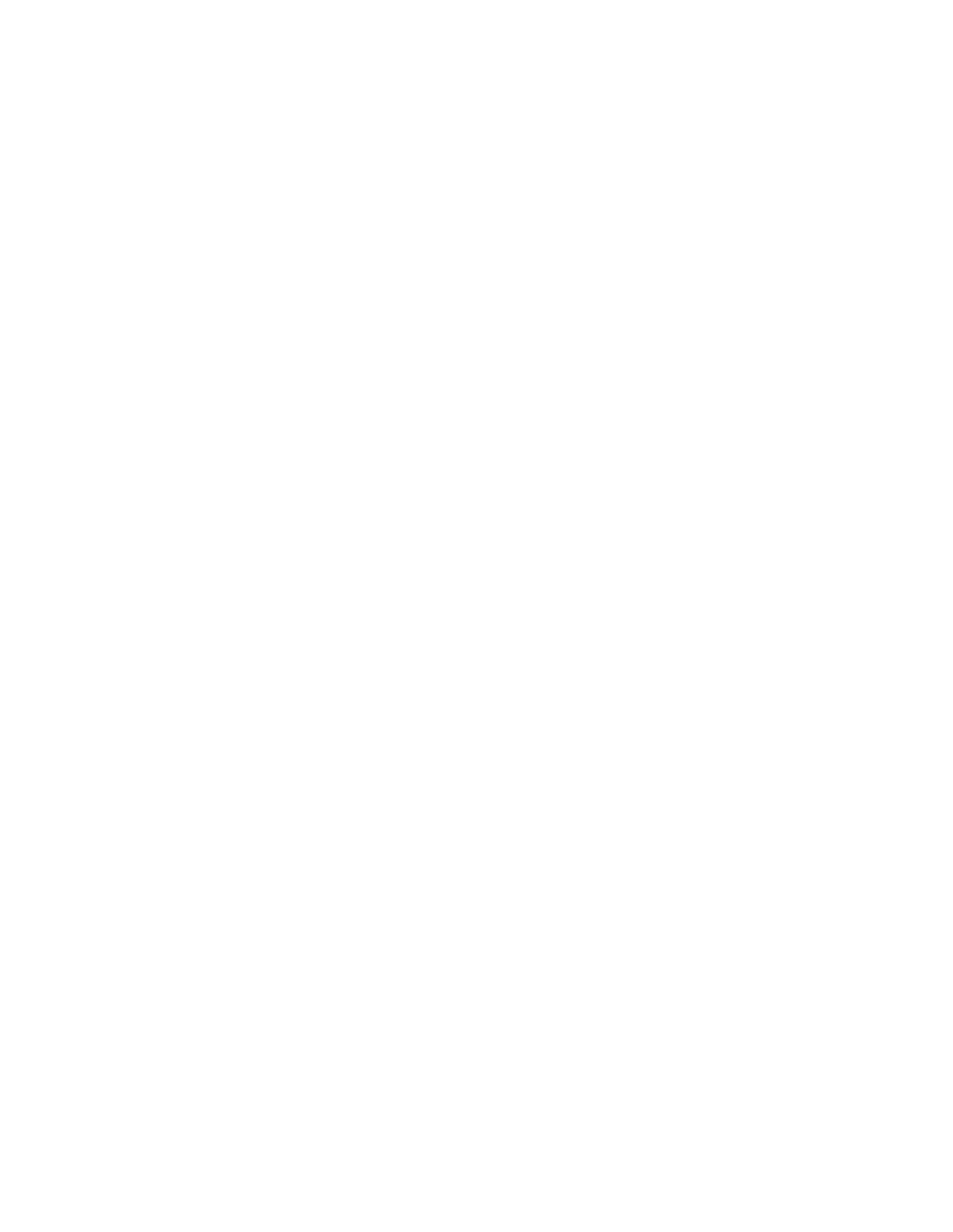

# **DRAFT MEDICINES (AMENDMENT No. 2) (JERSEY) LAW 200-**

### **European Convention on Human Rights**

The President of the Health and Social Services Committee has made the following statement –

In the view of the Health and Social Services Committee the provisions of the Draft Medicines (Amendment No. 2) (Jersey) Law 200- are compatible with the Convention Rights.

(Signed) **Senator S. Syvret**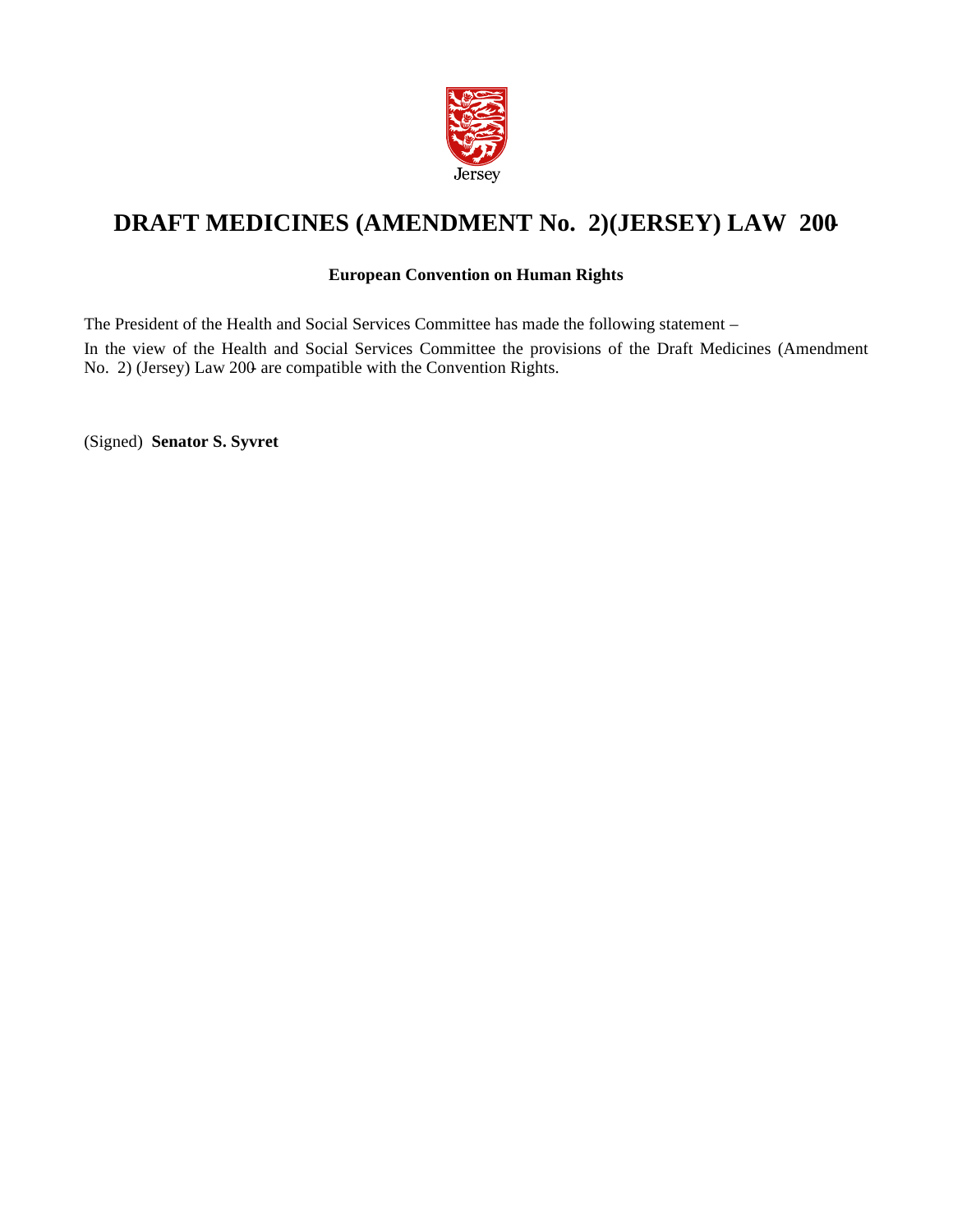## **REPORT**

The legal classification of a medicine determines how it may lawfully be supplied. Medicines can legally be supplied in the following ways –

- (1) Only on prescription (POM)
- (2) Only from a pharmacy (P)
- (3 On general sale (GSL).

Historically, medicines in Jersey had to be placed in one of these 3 categories by Order of the Health and Social Services Committee after taking the advice of the Medicines Advisory Council into consideration. This procedure enabled Jersey to place medicines into a different legal class to the U.K. if it was considered appropriate and desirable to do so.

However, a new procedure has been adopted in the U.K. whereby, rather than place the medicines into a legal class by Order, the legal classification of a medicine is now determined by its Marketing Authorisation (formerly Product Licence). The Medicines (Jersey) Law 1995 automatically recognises a U.K. Marketing Authorisation and therefore the corresponding legal classification of a medicine. This change in U.K. procedure has resulted in the loss of ability to classify medicines differently to the U.K. in terms of how they can lawfully be supplied.

The Draft Medicines (Amendment No. 2) (Jersey) Law 200- seeks to restore the ability to differ to the U.K. regarding the legal classification of a medicine where it is considered desirable to do so.

This Draft Law has no implications for the financial or manpower resources of the States.

#### **European Convention on Human Rights**

Article 16 of the Human Rights (Jersey) Law 2000 will, when brought into force by Act of the States, require the Committee in charge of a Projet de Loi to make a statement about the compatibility of the provisions of the Projet with the Convention rights (as defined by Article 1 of the Law). Although the Human Rights (Jersey) Law 2000 is not yet in force, on 30th November 2004 the Health and Social Services Committee made the following statement before Second Reading of this projet in the States Assembly –

In the view of the Health and Social Services Committee the provisions of the Draft Medicines (Amendment No. 2) (Jersey) Law 200- are compatible with the Convention Rights.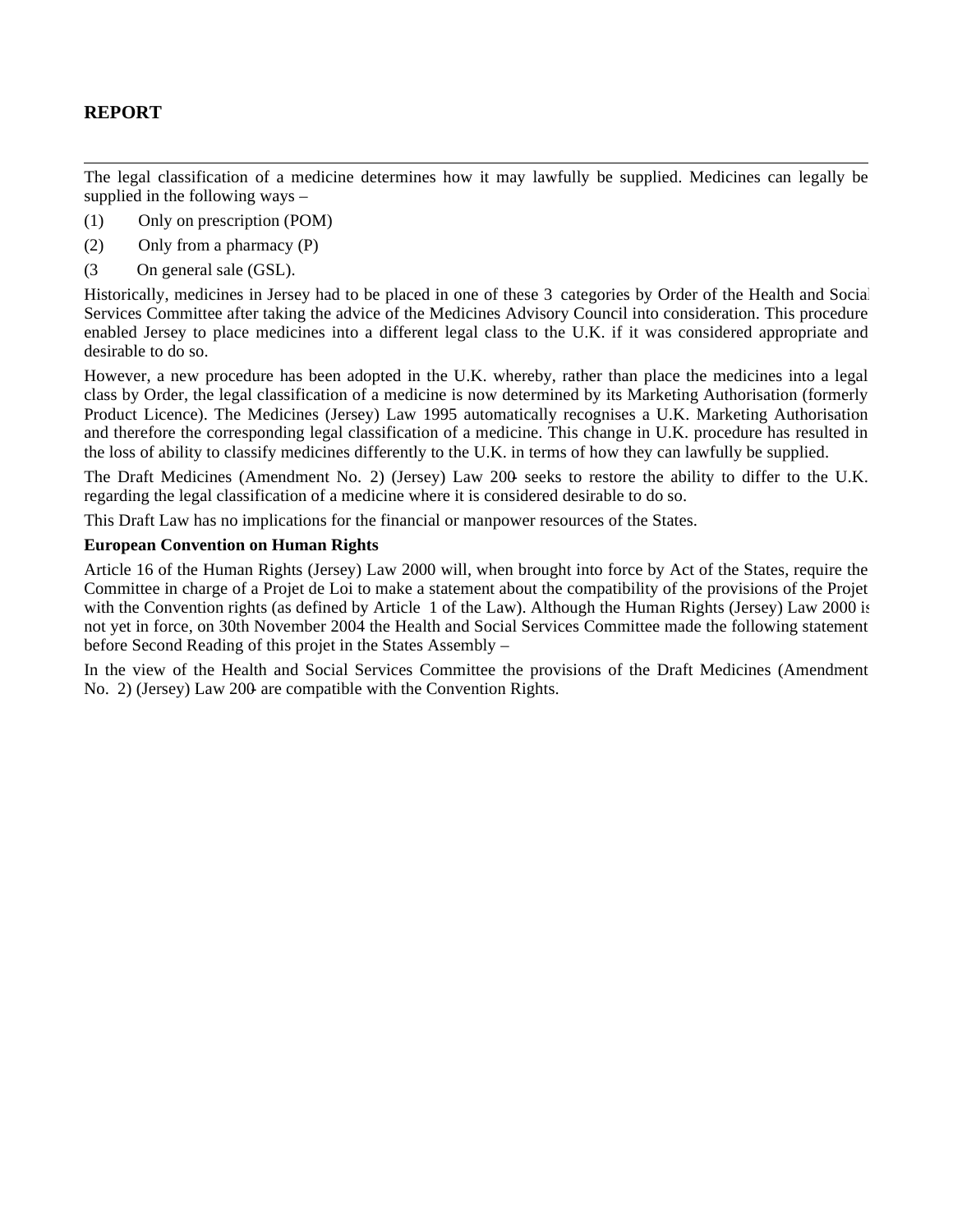## **Explanatory Note**

The purpose of this draft Law is –

- (a) to make the provisions of Article 8 of the Medicines (Jersey) Law 1995 subject to Part IV of the Law and any Order made under Part IV; and
- (b) to treat any condition of supply to which a medicinal product is subject by virtue of the terms of its UK marketing authorization as if it had effect by virtue of Part IV of the Law.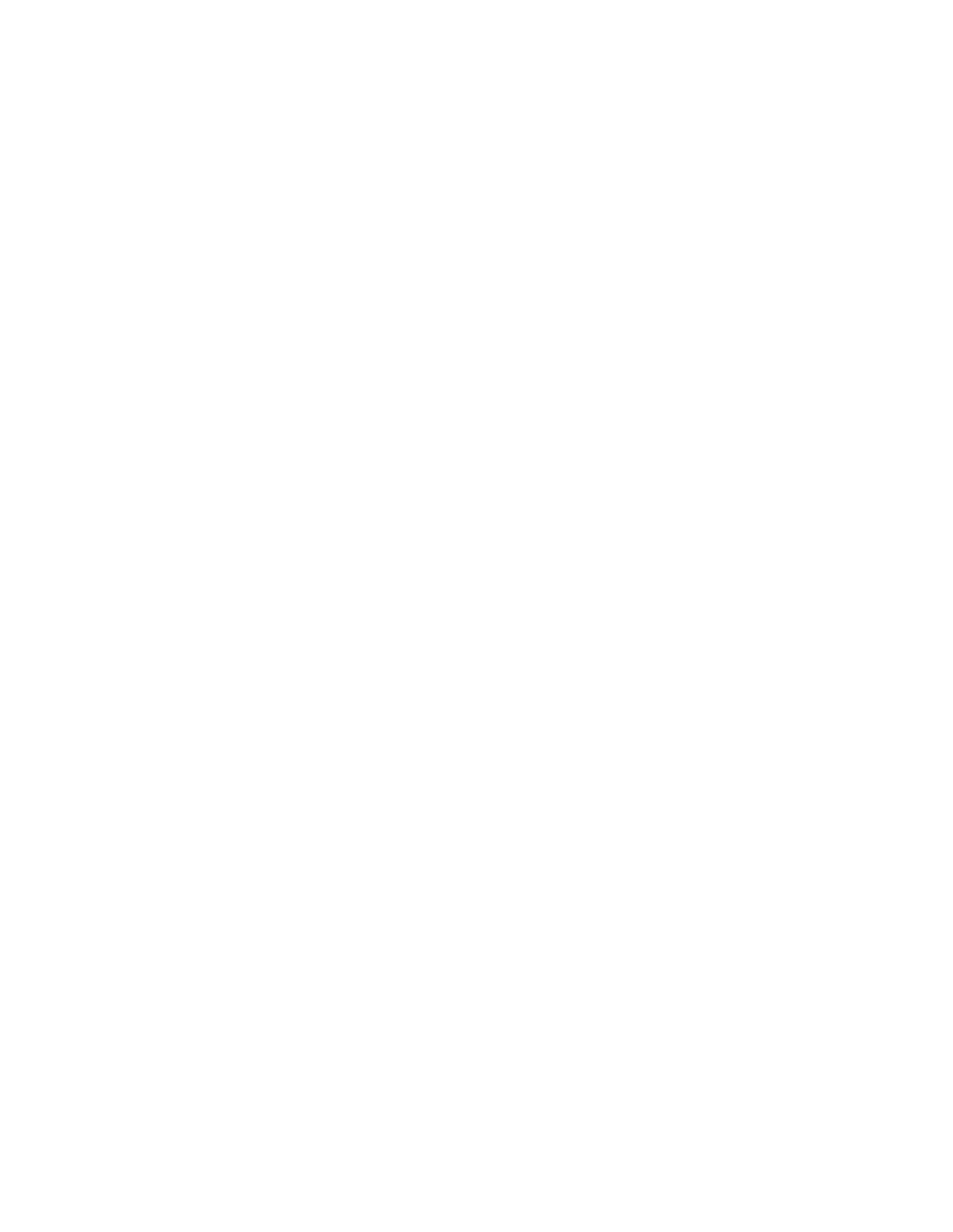

## **DRAFT MEDICINES (AMENDMENT No. 2) (JERSEY) LAW 200-**

**A LAW** to amend further the Medicines (Jersey) Law 1995.

| <i>Adopted by the States</i>                                        | [date to be inserted] |
|---------------------------------------------------------------------|-----------------------|
| Sanctioned by Order of Her Majesty in Council [date to be inserted] |                       |
| Registered by the Royal Court                                       | [date to be inserted] |

**THE STATES**, subject to the sanction of Her Most Excellent Majesty in Council, have adopted the following Law –

#### **1 Article 8 amended**

In Article 8 of the Medicines (Jersey) Law  $1995^{11}$ 

- (a) in paragraph  $(1)(c)$  for the full stop at the end of the sub-paragraph there shall be substituted the word "and";
- (b) after paragraph  $(1)(c)$  there shall be added the following sub-paragraph
	- "(d) the provisions of Part IV and any Order made under that Part."; and
- (c) after paragraph (2) there shall be inserted the following paragraph
	- "(2A) Where a medicinal product is subject to a marketing authorization and it is a condition of the marketing authorization that the product is to be available on one or more of the following bases –
		- (a) only on prescription;
		- (b) only from a pharmacy; or
		- (c) on general sale,

that condition shall have effect, unless an Order made under Part IV prescribes otherwise, as if any such basis was prescribed by an Order made under Article 57, had effect as a consequence of Article 51 or was prescribed by an Order made under Article 50 as the case may be.

#### **2 Citation and commencement**

This Law may be cited as the Medicines (Amendment No. 2) (Jersey) Law 200- and shall come into force on such day as the States may by Act appoint.